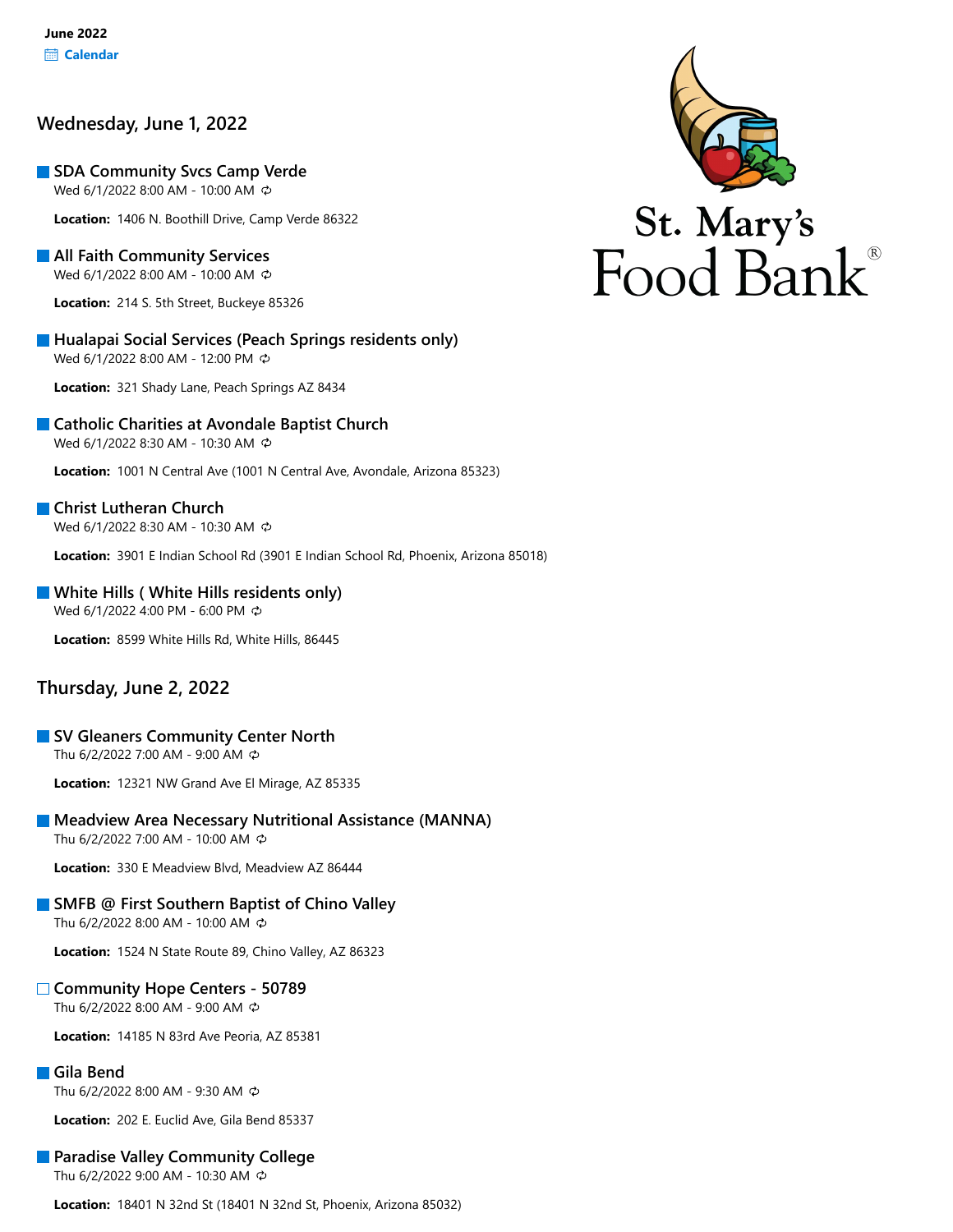### **St. John Vianney Catholic Church (Sedona, AZ)**

Thu 6/2/2022 9:00 AM - 11:00 AM

**Location:** 180 St John Vianney Ln, Sedona, Arizona 86336, United States

### **Paulden Christian Fellowship**

Thu 6/2/2022 11:00 AM - 12:30 PM

**Location:** 131 Aspen St, Paulden, 86334

### **Edify at Rainbow Valley Church**

Thu 6/2/2022 4:00 PM - 6:00 PM

**Location:** 12465 S Airport Rd (12465 S Airport Rd, Buckeye, Arizona 85326)

# **Friday, June 3, 2022**

**Passion Church** Fri 6/3/2022 8:00 AM - 10:00 AM

**Location:** Passion Church (501 E Kortsen Rd, Casa Grande, AZ 85122)

### **Congress Community Church**

Fri 6/3/2022 8:30 AM - 10:30 AM

**Location:** 27400 Santa Fe Rd., Congress AZ 85332

# **River City Church**

Fri 6/3/2022 4:00 PM - 6:00 PM

**Location:** 1781 N Central Ave (1781 N Central Ave, Goodyear, Arizona 85338)

# **Saturday, June 4, 2022**

#### **Agua Fria at Robey Elementary School**

Sat 6/4/2022 5:30 AM - 7:00 AM

**Location:** 5340 N. Wigwam Creek Blvd., Litchfield Park 85340

#### **Mary's Ministries**

Sat 6/4/2022 7:00 AM - 8:00 AM

**Location:** 5017 S. Central Ave., PHX 85040

### **Epworth United Methodist Church**

Sat 6/4/2022 7:30 AM - 10:30 AM

**Location:** 4802 N. 59th Ave., PHX 85033

### **Trinity Bible Church**

Sat 6/4/2022 8:00 AM - 10:00 AM

**Location:** 3420 W. Peoria Ave., PHX 85029

### **Creighton Community Foundation**

Sat 6/4/2022 8:00 AM - 10:00 AM

**Location:** David Crockett Elementary School (501 N 36th St, Phoenix, AZ 85008)

#### **Maricopa Pantry**

Sat 6/4/2022 9:00 AM - 12:00 PM

**Location:** 50881 W. Papago Rd., Maricopa, AZ 85139

# **Revive Foundation at Reveal Church**

Sat 6/4/2022 9:00 AM - 10:00 AM

**Location:** 13015 W Greenway Rd. El Mirage, AZ 85335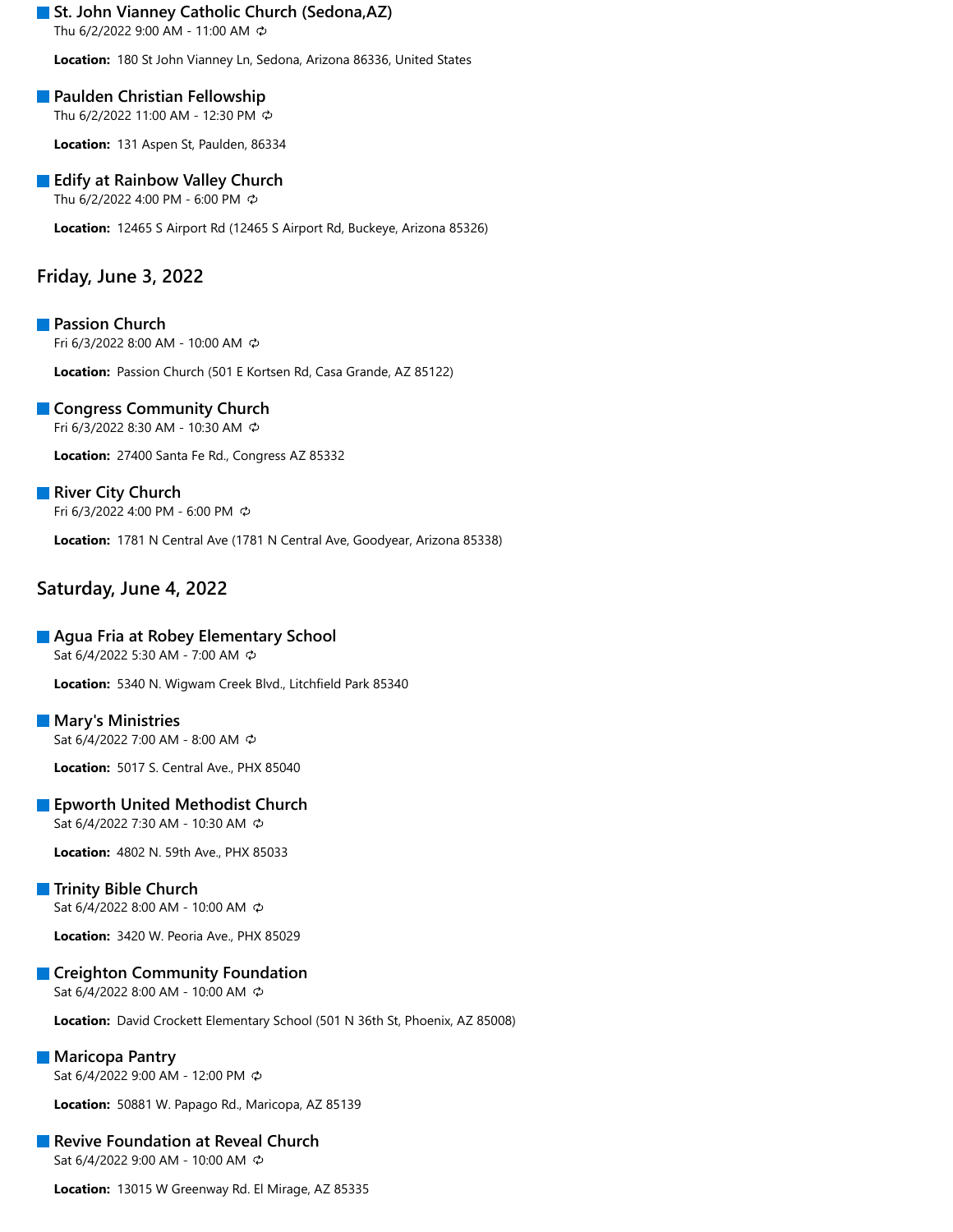**Christian Life Church** Sat 6/4/2022 10:00 AM - 12:00 PM

**Location:** 3946 W McDowell Rd (3946 W McDowell Rd, Phoenix, Arizona 85009)

# **Monday, June 6, 2022**

#### **Puente**

Mon 6/6/2022 8:00 AM - 10:00 AM  $\ddot{\phi}$ 

**Location:** 1937 W Adams St (1937 W Adams St, Phoenix, Arizona 85009)

### **Tuesday, June 7, 2022**

#### **Mountain Park Health Maryvale**

Tue 6/7/2022 9:00 AM - 11:00 AM

**Location:** 6601 W Thomas Rd (6601 W Thomas Rd, Phoenix, Arizona 85033)

#### **Maricopa Community College Gateway**

Tue 6/7/2022 11:00 AM - 1:00 PM

**Location:** Maricopa Community Colleges (108 N 40th St, Phoenix, AZ 85034)

#### **Journey Church (Cottonwood, AZ)**

Tue 6/7/2022 12:00 PM - 6:00 PM

**Location:** 750 E Mingus Ave, Cottonwood, Arizona 86326, United States

#### **Bread of Life Church (Camp Verde, AZ)**

Tue 6/7/2022 4:30 PM - 6:00 PM

**Location:** 75 E Hollamon St, Camp Verde, Arizona 86322, United States

### **Wednesday, June 8, 2022**

#### **CPLC - Maryvale Community Center**

Wed 6/8/2022 7:00 AM - 9:00 AM

**Location:** 6850 W. Indian School Rd., PHX 85033

#### **Dream City Christian School Bay Trailer**

Wed 6/8/2022 7:30 AM - 9:30 AM  $\circledcirc$ 

**Location:** 21000 N 75th Ave, Glendale, AZ 85308

#### **SDA Community Svcs Camp Verde**

Wed 6/8/2022 8:00 AM - 10:00 AM

**Location:** 1406 N. Boothill Drive, Camp Verde 86322

#### **Christ Lutheran Church**

Wed 6/8/2022 8:30 AM - 10:30 AM

**Location:** 3901 E Indian School Rd (3901 E Indian School Rd, Phoenix, Arizona 85018)

#### **First Baptist Church of Stanfield**

Wed 6/8/2022 11:00 AM - 4:00 PM  $\ddot{\phi}$ 

**Location:** 615 S Stanfield Rd (615 S Stanfield Rd, Stanfield, Arizona 85172)

### **Thursday, June 9, 2022**

# **SV Gleaners Community Center North**

Thu 6/9/2022 7:00 AM - 9:00 AM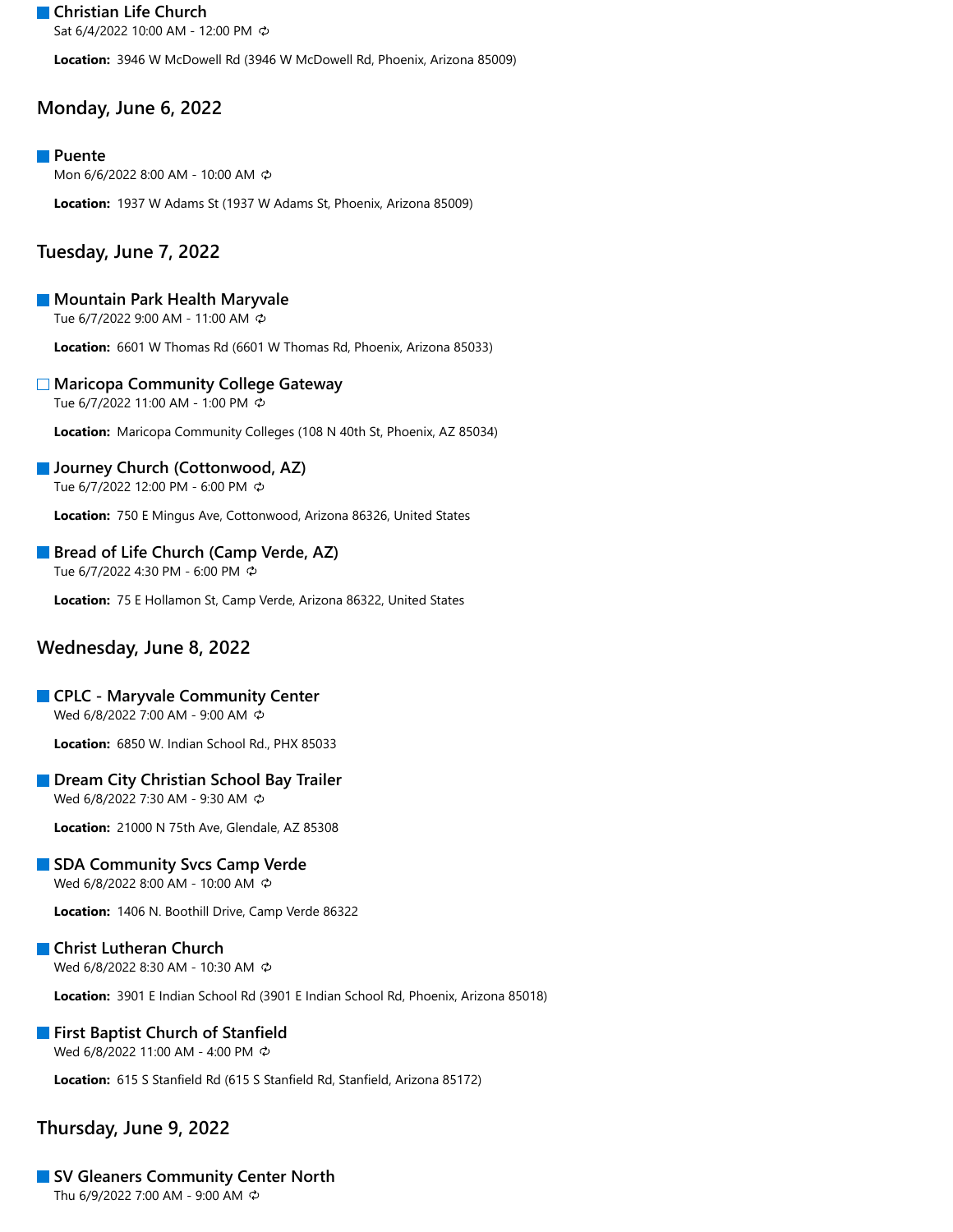**Location:** 12321 NW Grand Ave El Mirage, AZ 85335

#### **Aim Right Ministries**

Thu 6/9/2022 7:30 AM - 9:30 AM

**Location:** 1013 N 13th St., PHX 85006

#### **Town of Gila Bend**

Thu 6/9/2022 8:00 AM - 10:00 AM

**Location:** 202 N. Euclid Ave., Gila Bend 85337

#### **City of Avondale**

Thu 6/9/2022 8:30 AM - 9:30 AM

**Location:** Avondale Resource Center (995 E Riley Dr, Avondale, AZ 85323)

#### **St. John Vianney Catholic Church (Sedona, AZ)**

Thu 6/9/2022 9:00 AM - 11:00 AM

**Location:** 180 St John Vianney Ln, Sedona, Arizona 86336, United States

# **All Faith @ Lighthouse Fellowship**

Thu 6/9/2022 10:00 AM - 12:00 PM

**Location:** 3015 N 195th Ave (3015 N 195th Ave, Litchfield Park, Arizona 85340)

#### **Catholic Charities Rosewood Court**

Thu 6/9/2022 10:00 AM - 12:00 PM

**Location:** 5104 N 16th Ave (5104 N 16th Ave, Phoenix, Arizona 85015)

#### **Brunson Lee School**

Thu 6/9/2022 11:00 AM - 1:00 PM

**Location:** 1350 N 48th St (1350 N 48th St, Phoenix, Arizona 85008)

#### **Paulden Christian Fellowship**

Thu 6/9/2022 11:00 AM - 12:30 PM

**Location:** 131 Aspen St, Paulden, 86334

### **Friday, June 10, 2022**

#### **Congress Community Church**

Fri 6/10/2022 8:30 AM - 10:30 AM

**Location:** 27400 Santa Fe Rd., Congress AZ 85332

#### **Mountain Park Health Center - Goodyear**

Fri 6/10/2022 9:00 AM - 11:00 AM

**Location:** 140 N Litchfield Rd (140 N Litchfield Rd, Goodyear, Arizona 85338)

# **Kaibab Estates West**

Fri 6/10/2022 10:00 AM - 11:30 AM

**Location:** 3905 Double A Ranch Rd, Ash Fork, 86320

### **Saturday, June 11, 2022**

#### **St. Luke's at the Mountain 51048**

Sat 6/11/2022 6:00 AM - 8:00 AM

**Location:** 848 E Dobbins Rd. Phoenix, AZ 85042

## **SDVP Phoenix**

Sat 6/11/2022 6:30 AM - 8:30 AM

**Location:** St Vincent De Paul Society (420 W Watkins Rd, Phoenix, AZ 85003)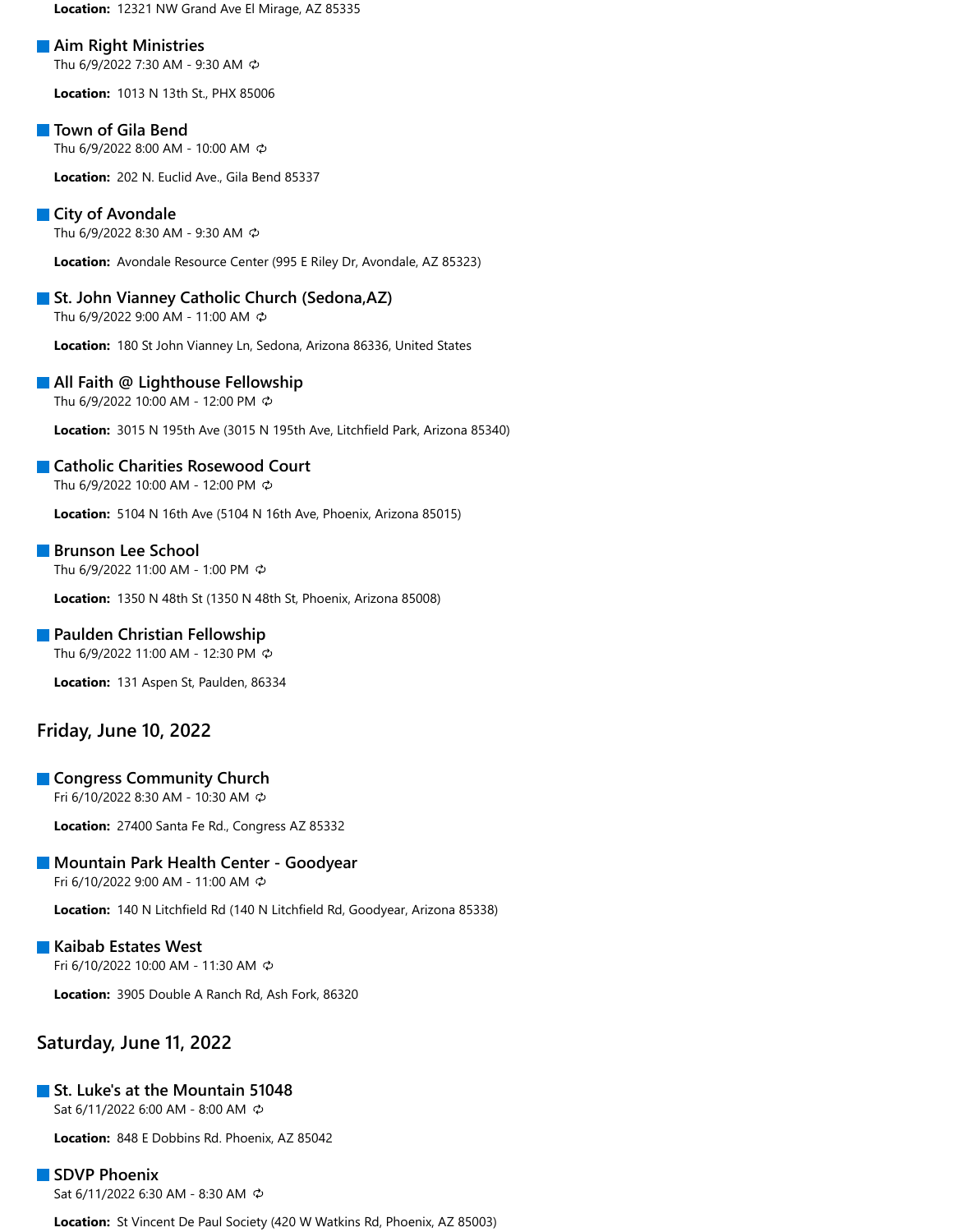#### **Mary's Ministries** Sat 6/11/2022 7:00 AM - 8:00 AM

**Location:** 5017 S. Central Ave., PHX 85040

### **Tolleson Elementary SD**

Sat 6/11/2022 7:00 AM - 9:00 AM

**Location:** 9401 W Garfield St Tolleson, AZ 85353

### **Santo Nino Catholic Community**

Sat 6/11/2022 8:00 AM - 10:00 AM

**Location:** 3206 W. Melvin St., PHX 85009

### **Christ Community Church**

Sat 6/11/2022 8:00 AM - 10:00 AM

**Location:** 104 W Western Ave Avondale, AZ 85323

#### **Maricopa Pantry**

Sat 6/11/2022 9:00 AM - 12:00 PM

**Location:** 50881 W. Papago Rd., Maricopa, AZ 85139

### **Tuesday, June 14, 2022**

### **South Phoenix Baptist Church**

Tue 6/14/2022 7:00 AM - 9:00 AM

**Location:** 2006 E Broadway Rd. Phoenix, AZ 85040

#### **City of Avondale CAP**

Tue 6/14/2022 8:30 AM - 9:30 AM

**Location:** 1007 S. 3rd St., Avondale 85323

#### **Journey Church (Cottonwood, AZ)**

Tue 6/14/2022 12:00 PM - 6:00 PM

**Location:** 750 E Mingus Ave, Cottonwood, Arizona 86326, United States

#### **Bread of Life Church (Camp Verde, AZ)**

Tue 6/14/2022 4:30 PM - 6:00 PM

**Location:** 75 E Hollamon St, Camp Verde, Arizona 86322, United States

### **Wednesday, June 15, 2022**

# **SDA Community Svcs Camp Verde**

Wed 6/15/2022 8:00 AM - 10:00 AM

**Location:** 1406 N. Boothill Drive, Camp Verde 86322

### **City of Avondale**

Wed 6/15/2022 8:30 AM - 9:30 AM

**Location:** Avondale Resource Center (995 E Riley Dr, Avondale, AZ 85323)

# **Christ Lutheran Church**

Wed 6/15/2022 8:30 AM - 10:30 AM

**Location:** 3901 E Indian School Rd (3901 E Indian School Rd, Phoenix, Arizona 85018)

# **Thursday, June 16, 2022**

# **SV Gleaners Community Center North**

Thu 6/16/2022 7:00 AM - 9:00 AM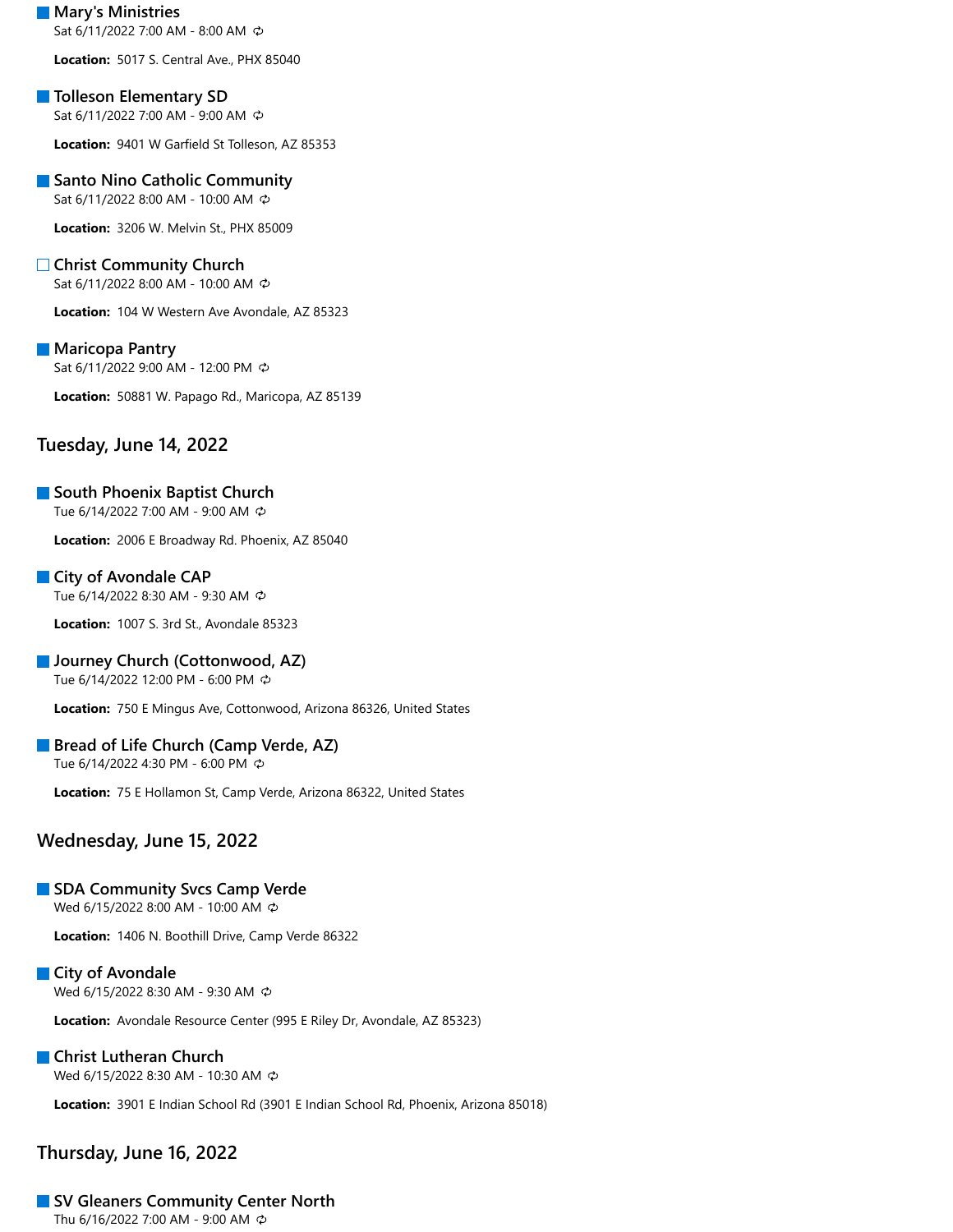**Location:** 12321 NW Grand Ave El Mirage, AZ 85335

#### **Town of Gila Bend**

Thu 6/16/2022 8:00 AM - 10:00 AM

**Location:** 202 N. Euclid Ave., Gila Bend 85337

#### **St. John Vianney Catholic Church (Sedona, AZ)**

Thu 6/16/2022 9:00 AM - 11:00 AM

**Location:** 180 St John Vianney Ln, Sedona, Arizona 86336, United States

#### **Paulden Christian Fellowship**

Thu 6/16/2022 11:00 AM - 12:30 PM

**Location:** 131 Aspen St, Paulden, 86334

#### **Brighter View Foundation MP**

Thu 6/16/2022 11:00 AM - 1:00 PM

**Location:** 4331 W. Bell Rd. Glendale, AZ 85308

### **Friday, June 17, 2022**

#### **Desert Christian Fellowship**

Fri 6/17/2022 7:30 AM - 9:30 AM

**Location:** 1445 W. Northern Ave., PHX 85021

#### **Passion Church**

Fri 6/17/2022 8:00 AM - 10:00 AM

**Location:** Passion Church (501 E Kortsen Rd, Casa Grande, AZ 85122)

#### **Congress Fire Department**

Fri 6/17/2022 8:00 AM - 10:00 AM

**Location:** 26733 Santa Fe Rd., Congress AZ 85335

#### **Bernard Black Elementary School**

Fri 6/17/2022 8:00 AM - 9:00 AM

**Location:** Bernard Black Elementary School (6550 S 27th Ave, Phoenix, AZ 85041)

#### **Congress Community Church**

Fri 6/17/2022 8:30 AM - 10:30 AM

**Location:** 27400 Santa Fe Rd., Congress AZ 85332

#### **Fire House Ministries**

Fri 6/17/2022 9:00 AM - 1:00 PM

**Location:** 725 W. Broadway, Needles CA 92363

#### **Pat Tillman Middle School** Fri 6/17/2022 10:00 AM - 12:00 PM

**Location:** 4309 E Belleview St (4309 E Belleview St, Phoenix, Arizona 85008)

### **Saturday, June 18, 2022**

**Mary's Ministries** Sat 6/18/2022 7:00 AM - 8:00 AM

**Location:** 5017 S. Central Ave., PHX 85040

#### **New Beginnings AOG - 51185** Sat 6/18/2022 8:00 AM - 10:00 AM

**Location:** 5121 W Ocotillo Rd Glendale, AZ 85301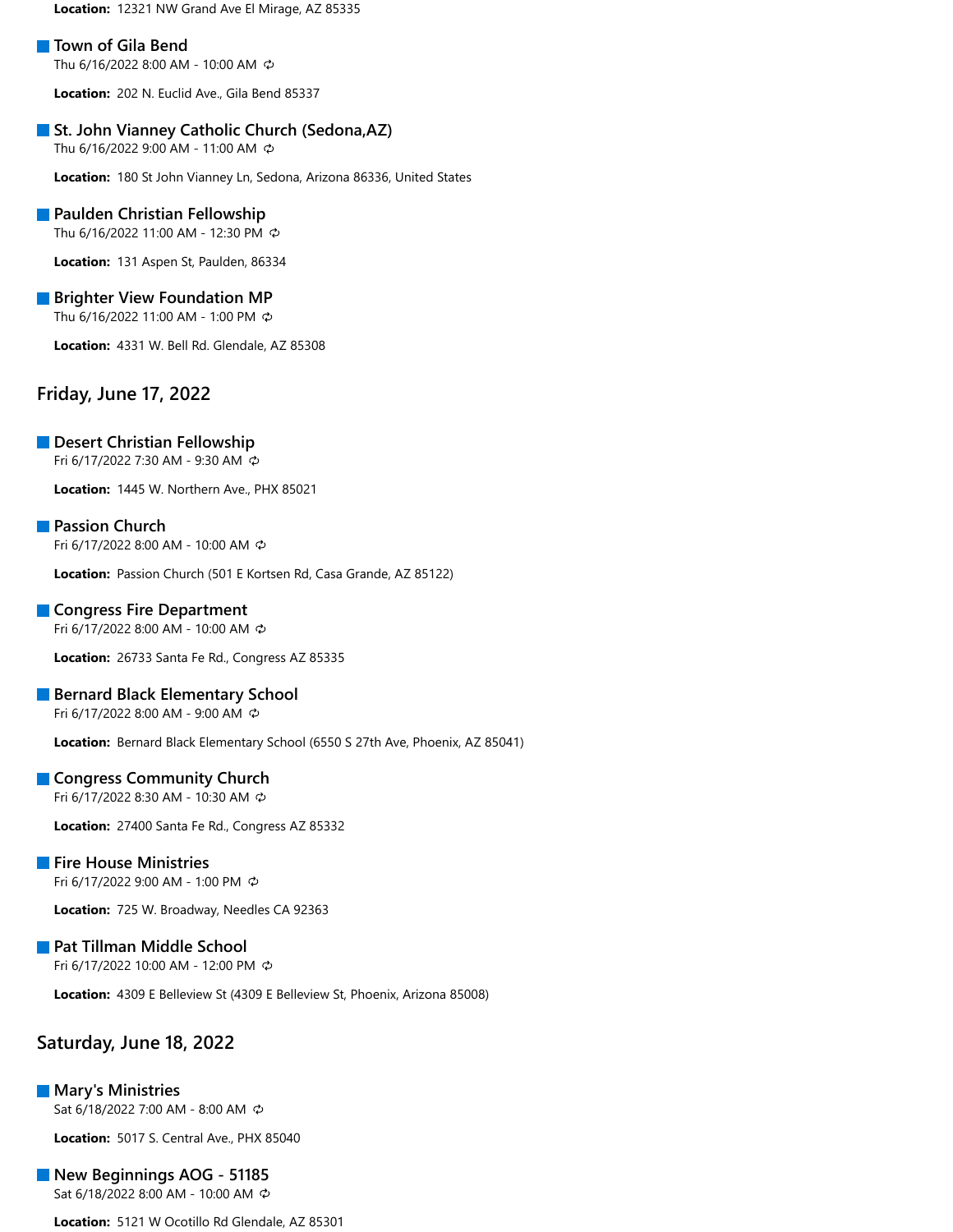### **Iglesia de Valle de Las Asamblea de Dios (3rd Saturday)**

Sat 6/18/2022 8:00 AM - 11:00 AM

**Location:** 15406 N Greasewood St. Surprise, AZ 85378

#### **Calvary United Methodist Church** Sat 6/18/2022 8:00 AM - 10:00 AM

**Location:** 7949 W. Indian School Rd., PHX 85033

### **Golden Shores Community Baptist Church**

Sat 6/18/2022 9:00 AM - 11:00 AM

### **Thomas Road Baptist Church**

Sat 6/18/2022 9:00 AM - 11:00 AM

**Location:** 5735 W Thomas Rd (5735 W Thomas Rd, Phoenix, Arizona 85031)

#### **Maricopa Pantry**

Sat 6/18/2022 9:00 AM - 12:00 PM

**Location:** 50881 W. Papago Rd., Maricopa, AZ 85139

#### **Ruth Fisher/Saddle Mountain USD**

Sat 6/18/2022 10:00 AM - 12:00 PM

**Location:** 38201 W. Indian School Rd, Tonopah 85354

### **Ministerio Cristo Sana**

Sat 6/18/2022 10:00 AM - 2:00 PM

**Location:** 3632 E Greenway Rd. Phoenix, AZ 85032

### **Way of Life Church**

Sat 6/18/2022 10:00 AM - 12:00 PM

**Location:** 5802 S 15th Ave Phoenix, AZ 5041

### **Tuesday, June 21, 2022**

### **Hope Live Viva La Esperanza**

Tue 6/21/2022 10:00 AM - 12:00 PM

**Location:** 1551 W. Van Buren St., PHX 85007

### **Journey Church (Cottonwood, AZ)**

Tue 6/21/2022 12:00 PM - 6:00 PM

**Location:** 750 E Mingus Ave, Cottonwood, Arizona 86326, United States

#### **Bread of Life Church (Camp Verde, AZ)** Tue 6/21/2022 4:30 PM - 6:00 PM

**Location:** 75 E Hollamon St, Camp Verde, Arizona 86322, United States

# **Wednesday, June 22, 2022**

### **CPLC Maryvale Community Center**

Wed 6/22/2022 7:00 AM - 9:00 AM

**Location:** 6850 W. Indian School RD., PHX 85033

#### **SDA Community Svcs Camp Verde**

Wed 6/22/2022 8:00 AM - 10:00 AM

**Location:** 1406 N. Boothill Drive, Camp Verde 86322

### **Christ Lutheran Church**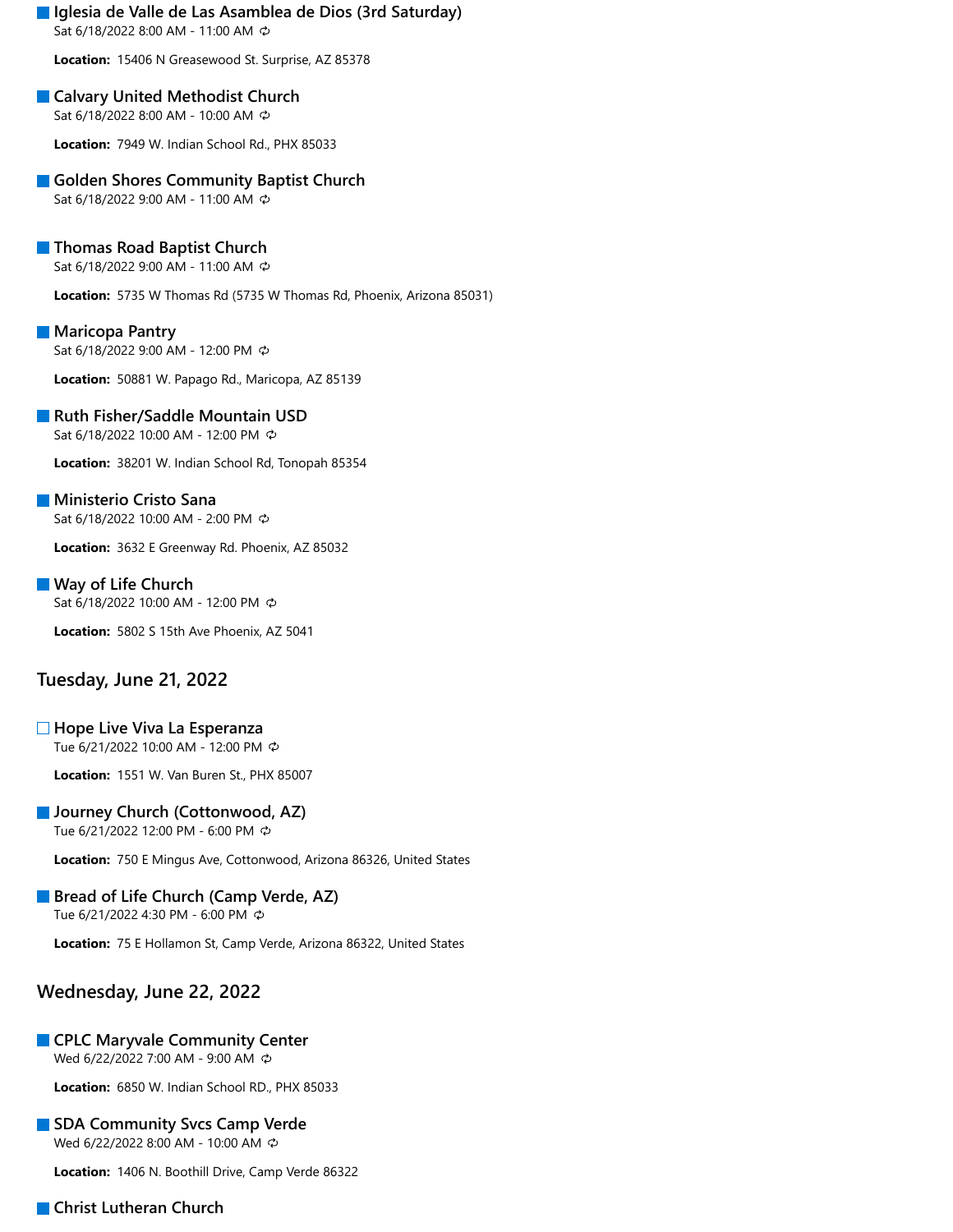Wed 6/22/2022 8:30 AM - 10:30 AM

**Location:** 3901 E Indian School Rd (3901 E Indian School Rd, Phoenix, Arizona 85018)

#### **Central Christian Church**

Wed 6/22/2022 10:00 AM - 12:00 PM

**Location:** 112 N 4th St, Kingman AZ 86401

#### **First Baptist Church of Stanfield**

Wed 6/22/2022 11:00 AM - 4:00 PM

**Location:** 615 S Stanfield Rd (615 S Stanfield Rd, Stanfield, Arizona 85172)

### **Thursday, June 23, 2022**

#### **SV Gleaners Community Center North**

Thu 6/23/2022 7:00 AM - 9:00 AM

**Location:** 12321 NW Grand Ave El Mirage, AZ 85335

#### **All Faith @ Lighthouse Fellowship**

Thu 6/23/2022 8:00 AM - 10:00 AM

**Location:** 3015 N 195th Ave (3015 N 195th Ave, Litchfield Park, Arizona 85340)

#### **City of Avondale**

Thu 6/23/2022 8:30 AM - 9:30 AM

**Location:** Avondale Resource Center (995 E Riley Dr, Avondale, AZ 85323)

#### **St. John Vianney Catholic Church (Sedona, AZ)**

Thu 6/23/2022 9:00 AM - 11:00 AM

**Location:** 180 St John Vianney Ln, Sedona, Arizona 86336, United States

#### **Catholic Charities Rosewood Court**

Thu 6/23/2022 10:00 AM - 11:30 AM

**Location:** 5111 N 16th Ave (5111 N 16th Ave, Phoenix, Arizona 85015)

#### **Hualapai Ed & Tng Dept/ TRIBAL ONLY**

Thu 6/23/2022 10:30 AM - 12:30 PM

**Location:** 460 Hualapai Way, Peach Springs 86434

#### **Paulden Christian Fellowship**

Thu 6/23/2022 11:00 AM - 12:30 PM

**Location:** 131 Aspen St, Paulden, 86334

#### **COP Aeroterra Community Center**

Thu 6/23/2022 2:00 PM - 5:00 PM

**Location:** 1725 E. McKinley St., PHX 85006

### **Friday, June 24, 2022**

#### **Banner Olive Branch**

Fri 6/24/2022 7:00 AM - 9:00 AM

**Location:** 11250 N 107th Ave Sun City, AZ 85351

#### **Congress Community Church**

Fri 6/24/2022 8:30 AM - 10:30 AM

**Location:** 27400 Santa Fe Rd., Congress AZ 85332

#### **West Phoenix Apostolic Church**

Fri 6/24/2022 3:00 PM - 5:00 PM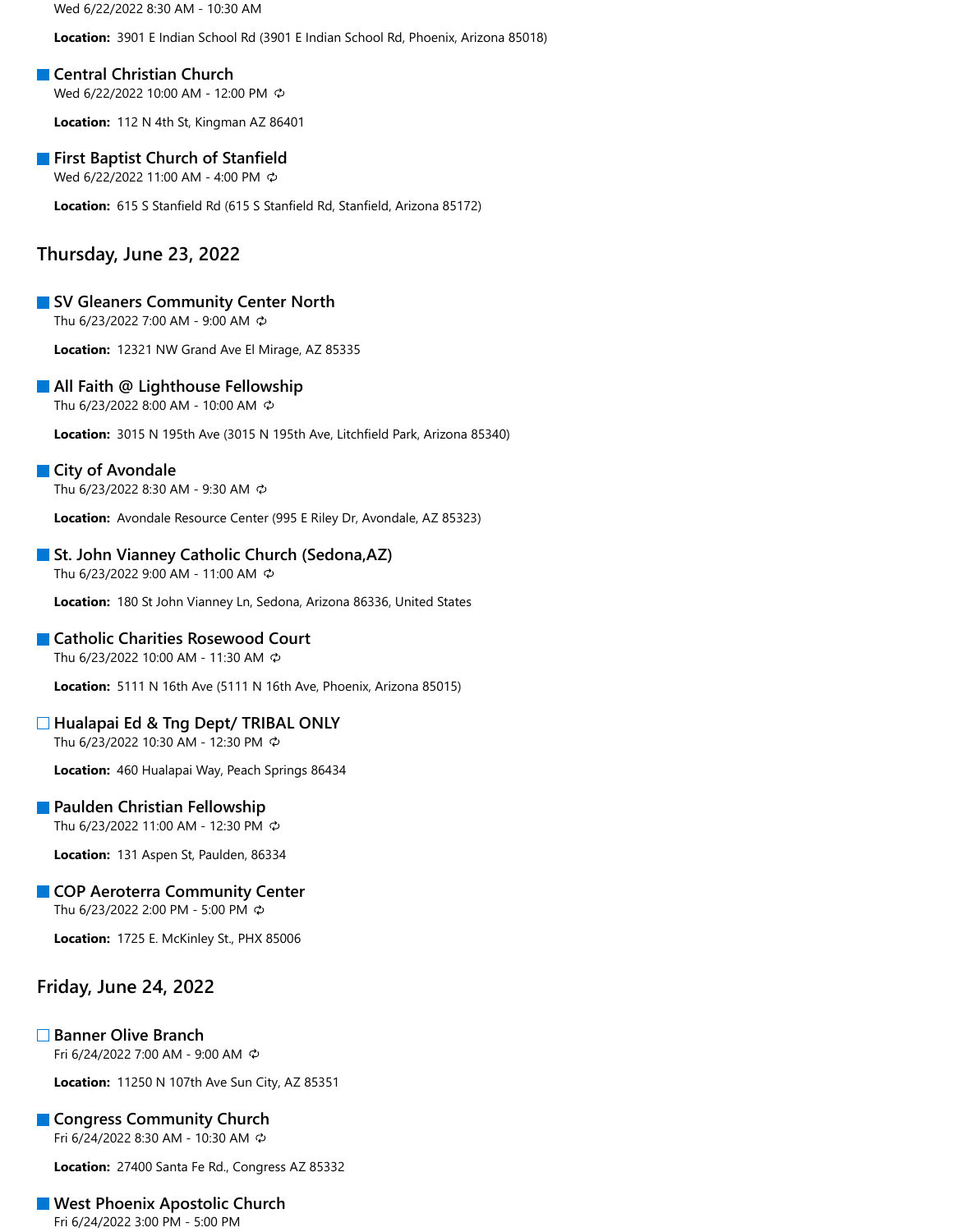**Location:** 2526 N 36th Ave (2526 N 36th Ave, Phoenix, Arizona 85009)

#### **Paideia Academy (Terrace Building)**

Fri 6/24/2022 4:00 PM - 6:00 PM

**Location:** 7777 S. 15th Ter., Phoenix AZ 85042

#### **The Church of Jesus Christ of Latter Day Saints**

Fri 6/24/2022 4:00 PM - 6:00 PM

**Location:** 10930 W Garden Lakes Pkwy (10930 W Garden Lakes Pkwy, Avondale, Arizona 85392)

### **Saturday, June 25, 2022**

#### **St. Luke's at the Mountain 51048**

Sat 6/25/2022 6:00 AM - 8:00 AM

**Location:** 848 E Dobbins Rd. Phoenix, AZ 85042

#### **SVDP Phoenix**

Sat 6/25/2022 6:30 AM - 8:30 AM

**Location:** St Vincent De Paul Society (420 W Watkins Rd, Phoenix, AZ 85003)

#### **Tolleson Elementary SD**

Sat 6/25/2022 7:00 AM - 9:00 AM

**Location:** 9401 W Garfield St (9401 W Garfield St, Tolleson, Arizona 85353)

#### **Mary's Ministries** Sat 6/25/2022 7:00 AM - 8:00 AM

**Location:** 5017 S. Central Ave., PHX 85040

#### **Santo Nino Catholic Community**

Sat 6/25/2022 8:00 AM - 10:00 AM

**Location:** 3206 W. Melvin St., PHX 85009

#### **New Birth Community Church - 50541**

Sat 6/25/2022 8:00 AM - 11:00 AM

**Location:** 7449 W Desert Cove Peoria, AZ 85345

#### **All Faith - Goodyear**

Sat 6/25/2022 8:00 AM - 10:00 AM

**Location:** 14900 W Van Buren St., Goodyear 85338

#### **Christ Community UMC**

Sat 6/25/2022 9:00 AM - 10:00 AM

**Location:** 104 W. Western Ave., Avondale 85323

#### **Maricopa Pantry** Sat 6/25/2022 9:00 AM - 12:00 PM

**Location:** 50881 W. Papago Rd., Maricopa, AZ 85139

#### **Zion Church** Sat 6/25/2022 10:00 AM - 1:00 PM

**Location:** 12232 N 112th Ave (12232 N 112th Ave, Youngtown, Arizona 85363)

### **Pilgrim Rest Foundation** Sat 6/25/2022 11:00 AM - 1:00 PM

**Location:** 1401 E Jefferson St. Phoenix, AZ 85034

## **Tuesday, June 28, 2022**